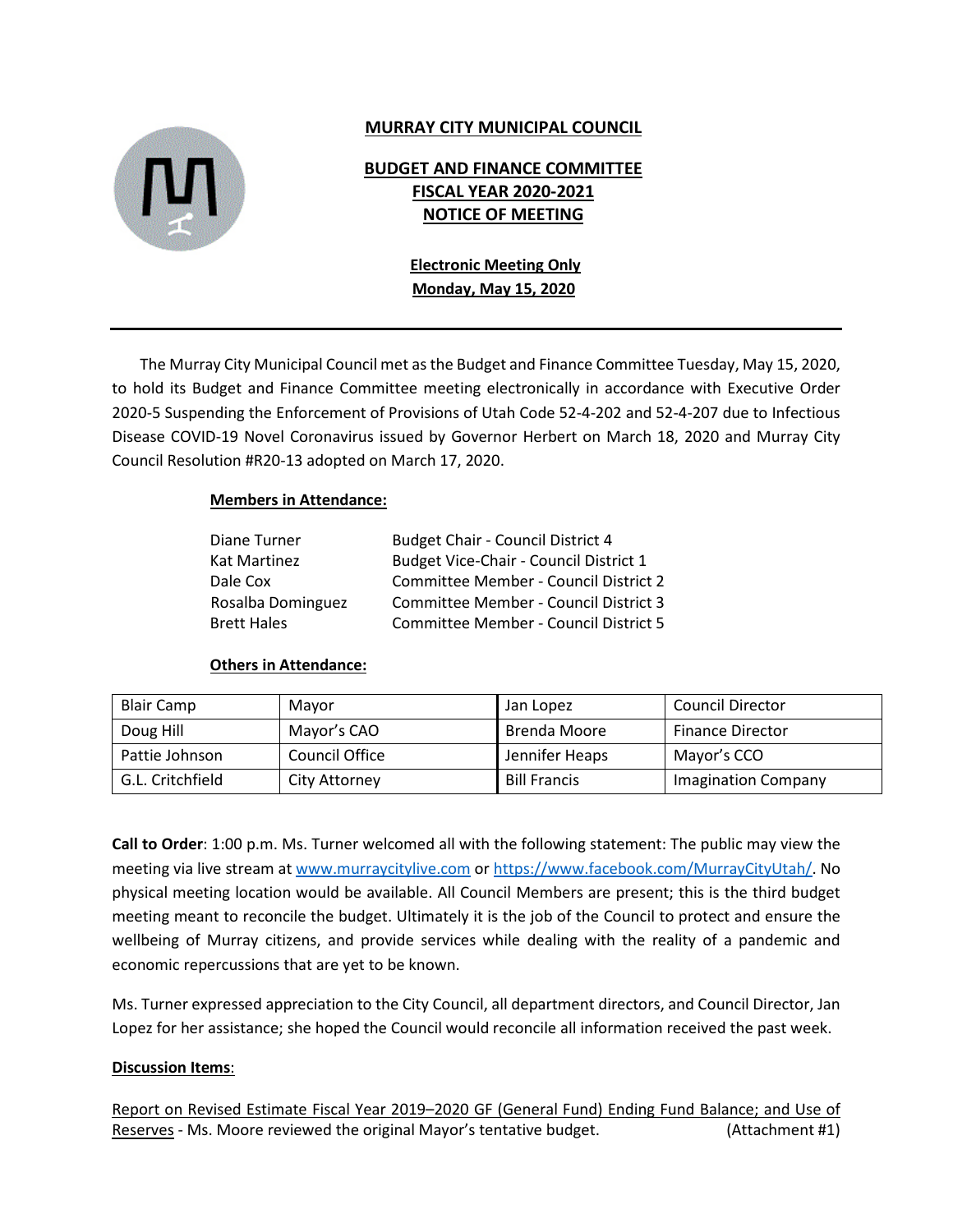In FY 19, with no crisis and normal operations, City departments saved 13% of their operating budgets; or, \$1.3 million. Ms. Moore said some may think budgets are set too high to begin with; but as a reminder she explained she sets the revenue, and staff does their best to keep expenses down to match the set amount. Budgets are set conservatively, because her goal is to see revenue higher than what she initially budgeted. Within reason, revenue budgets are increased in a normal year. Most years, department heads are instructed to leave budgets flat, knowing increases occur only for necessary items like contracts. She explained why departments save money, and why budgets are not fully spent; staff is aware that by the end of the fiscal year unspent money will either go towards rebuilding the City's reserves, or, rolled forward into capital projects for things like buying equipment, purchasing vehicles, and fixing roads. She said a consequence of the Mayor's philosophy of continuous improvement is that department heads are always looking for ways to provide better services at a lower cost and find ways to save money to keep the same services. The practice is well engrained into all department directors.

Ms. Moore recapped the tentative budget first presented reflected a final amount of 12.1% of revenue for reserves, (the *Estimated Actual* was 20.2%, a worst-case scenario). According to what the Council requested, the total savings reported by department heads was combined with adjusted payroll savings, to estimate the City would save \$2.3 million. This would bring the reserves balance up to 24.7% - use of \$954,000 in reserves to get through the immediate economic downturn. Extra calculations were made with the possibility that the Park Center and outdoor pool would open in June. Ms. Moore included parttime wage adjustments and reviewed new FY 20-21 savings, summarized as follows:

- Unspent Funds =  $$2.3$  million.
- Travel and Training  $=$  \$57,017.
- Operation Cuts of  $4\% = $272,587$ .
- $\bullet$  Overtime = \$69,043.
- Non-departmental = \$30,000.

By considering no possible growth in property tax revenue, Ms. Moore did not budget for that revenue; the amount would not be realized on the day the budget was approved. Last year property tax revenue for growth was \$92,000. Her estimate was slightly below that at \$80,000. In conclusion, with all adjustments discussed, the FY 20-21 ending fund balance (or reserves) would now be 17.9%. She felt this was much better than 12.1% and hoped it would have been closer to 25%. She said compared to other cities, Murray did well over many years to stay close 25%.

|  | FY 2020 Savings by Department GF Operations: The list was observed. |  | (Attachment #2) |
|--|---------------------------------------------------------------------|--|-----------------|
|--|---------------------------------------------------------------------|--|-----------------|

#### FY 2020-2021 4% Budget Adjustments: (Attachment #3)

Ms. Moore discussed police funding of \$1,300 for the DARE program; and fire funding of \$5,500 for cancer testing and mental health programs. She asked if the Council planned to leave items funded.

- Ms. Turner favored funding cancer and mental health programs.
- Ms. Dominguez agreed. She noted the budget cut to DARE was because schools were not in session, and it was uncertain if they would re-open in the fall.
- Ms. Moore said funding for the DARE program was for supplies only, like t-shirts; if school did not re-open, money would remain unspent.
- Mayor Camp clarified the budget cut would not eliminate the DARE program; it would still carry on without supplies whether funded or not.
- Mr. Cox supported funding cancer testing and mental health programs.
- Mr. Hales agreed with funding health programs for firefighters.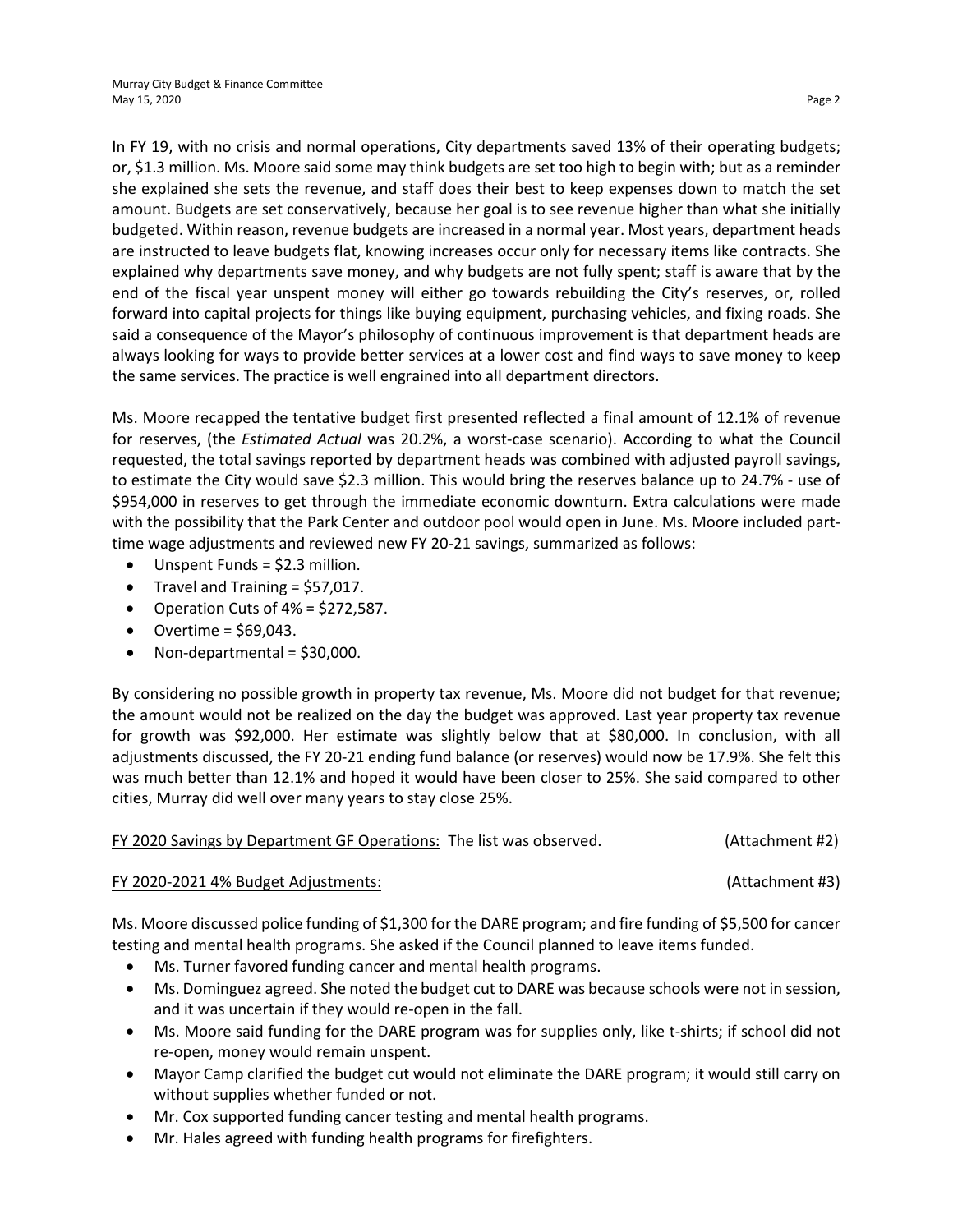- Ms. Turner thought the DARE program would be fine without \$1,300.
- Ms. Moore would remove DARE funding and reinstate fire fighter health programs funding.

Ms. Moore noted Public Services - *Seasonal Part-time Wages* in the Streets division. She expressed concern about increased summer construction and favored hiring part time help to avoid full time staff accruing overtime. Comments followed:

- Mr. Hales asked if the budget cut affected all seasonal part-time help.
- Ms. Moore recanted, recalculated; after the cut, the remaining budget would provide \$25,000 in part-time wages, which was adequate and included social security benefits.
- The budget cut would be implemented.

Mr. Cox addressed cuts of \$8,000 to *SWAT supplies*; he said when SWAT is utilized, it is for the worst of situations and hated to see officers be short of even one necessary supply. He thought the budget should remain funded. Ms. Moore confirmed the amount and asked for additional input. Council Members commented:

- Mr. Hales agreed SWAT supplies should remain fully funded.
- Ms. Turner said Chief Burnett reported the department would be fine without the \$8,000 for SWAT supplies.
- Mr. Cox felt the Chief was merely trying to reach his 4% budget cut request. Mr. Cox said SWAT supplies should remain funded in case of emergency; and if money was not utilized funds would be unspent; he preferred they not come up short.
- Ms. Dominguez recalled police budget cuts were slightly over 4%; she asked the total amount.
- Mayor Camp responded the overall cut 4.3%.
- Ms. Moore said if SWAT funding remained, the overall reduction would be slightly less than 4%.
- Ms. Dominguez agreed SWAT supplies should be funded.
- Ms. Moore would reinstate SWAT supplies and the overall cut would be reduced.

Ms. Martinez requested \$5,000 be reinstated in Non-departmental for the Boys and Girls Club. Feedback was noted:

- Ms. Moore noted the donation was usually \$100,000; she reported when revising the budget, an additional savings of \$30,000 was found, which could help fund the \$5,000 Boys and Girls Club contribution. Savings of \$10,000 was located in miscellaneous, used for emergencies; and due to the CARES Act, \$20,000 from reduced unemployment benefits.
- Ms. Dominguez agreed; and suggested leaving contributions of \$1,000 for the Chamber of Commerce; and \$2,200 for the Youth Chamber, as well. She hated to see struggling non-profits, continue to struggle.
- Mr. Cox approved of all the suggestions.
- Mr. Hales agreed funding non-profits was important.
- Ms. Moored was comfortable to reinstate \$5,000, as well as, other non-profits, as initially budgeted.

Mr. Cox analyzed the \$29,000 cut to the *utilities* budget for Parks. He understood the cost was for watering City parks; he thought by letting park lawns go, a greater expense would result later to bring grass back over the following years. The conversation was noted:

- Ms. Moore explained City water bills run through the City's billing system, like power expenses. She confirmed if money was not spent on watering lawns, the funds remain unspent in reserves.
- Mr. Cox said he did want to see City parks suffer; and understood if utility funding was removed, money would still available to address the need when necessary. He reiterated parks should be maintained through the pandemic.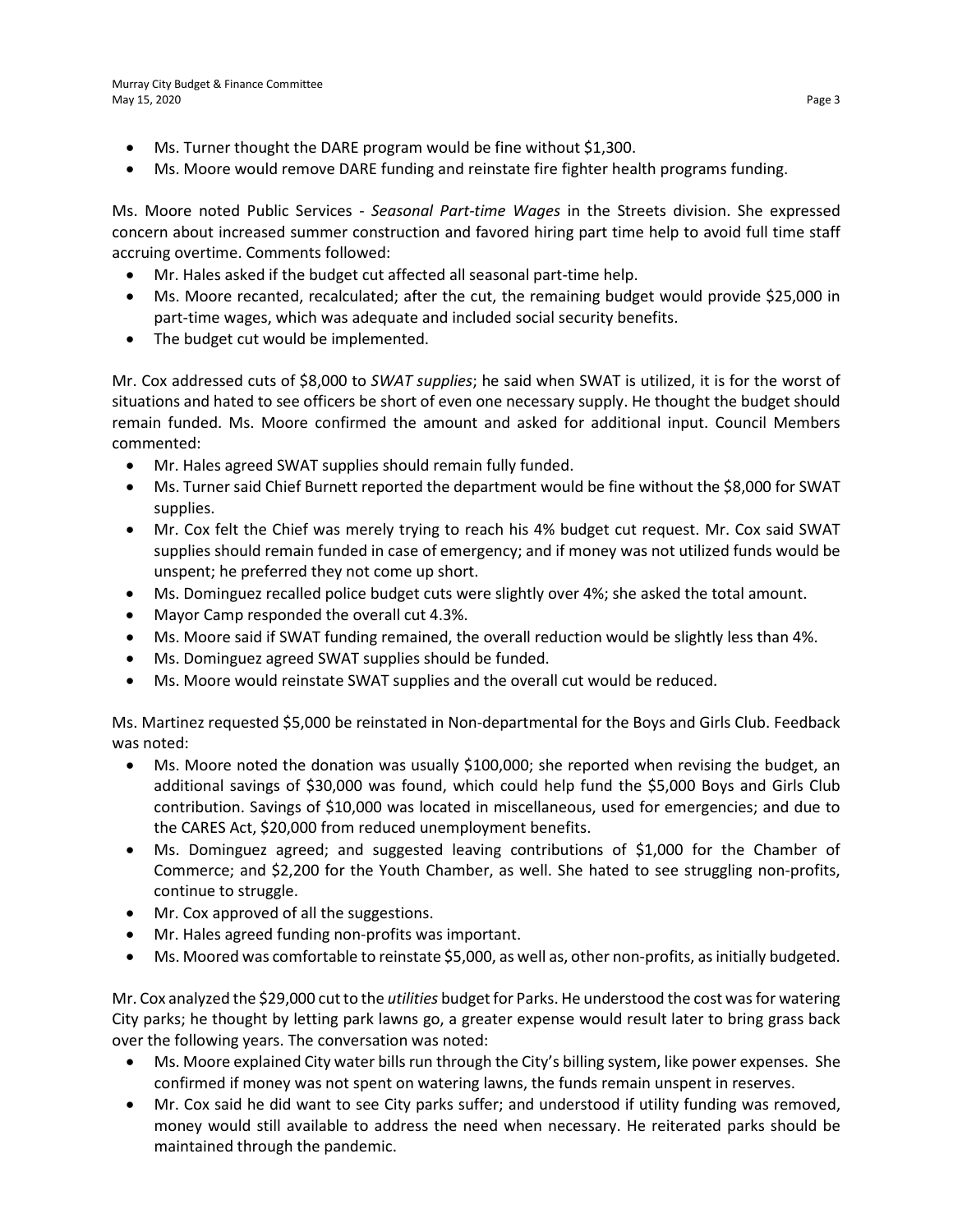- Ms. Moore noted the original budget for Parks *utilities* was \$425,000, which if decreased by \$29,000, adequate funding remained. She explained watering is dependent on weather, and with a dryer April this year, watering started earlier; she confirmed if the cut was made, a close watch would determine when an adjustment was needed.
- She would plan the budget cut, assured the Parks division would pay close attention; and said they are very careful with their water budget.

Mr. Hales left the meeting shortly, due to technical issues.

Ms. Dominguez said IT made budget cuts above 4% also. Ms. Moore agreed the computer replacement program was cancelled for one year, in addition to the 4% request. Computers are rotated every five years, so the City would utilize older technology longer, which was not problematic.

Ms. Moore noted the updated total of the 4% budget adjustments amounted to reductions of \$250,000.

Proposed budget adjustments were reviewed:

Category savings were discussed:

- *Travel and Training* = \$ 57,017. It was agreed that all cuts were sufficient.
	- o Ms. Dominguez affirmed police training budget cuts were appropriate.
	- o Ms. Turner quoted Chief Burnett as saying he was careful in considering his cuts, which would still provide training; she trusted his decisions.

Mr. Hales returned to the meeting.

- *Overtime* = \$69,043.
	- o Ms. Moore noted some overtime funding would remain in the Parks Department, Cemetery and other small budgets.
	- o Mr. Cox appreciated department heads carefully analyzing overtime. However, he thought flexibility should remain to provide overtime for employees who plow snow on Christmas Eve; work weekends to restore power and resolve urgent problems like broken water lines. He said employees must be compensated accordingly; and if overtime budgets run out, it should be made clear to departments heads they can approach the Council, who would consider additional overtime needs.
	- o Ms. Moore noted GIS with a \$4,000 overtime budget. She said it is all hands-on deck when it comes to plowing snow in Murray; two GIS employees who worked in Streets previously, still assist with snow removal.
	- o Mr. Hales supported flexible overtime. He appreciated Murray typically being first to have streets cleared of snow.
	- o There was a consensus that overtime budget cuts were sufficient.

Report on Fiscal Year 2020-2021 General Fund Expenditures with the department reductions applied; Ending Fund Balance; and Use of Reserves. Ms. Moore calculated changes; the summary sheet now reflected 17.9% of revenue for reserves. Discussion followed:

- Ms. Dominguez asked what the percentage goal was initially.
- Ms. Turner desired to see 20%, which she felt would make the City strong. She said usually in the past reserves were as high as 25%. But without knowing the future, she thought having as much money in reserves would be helpful to the City for the long run.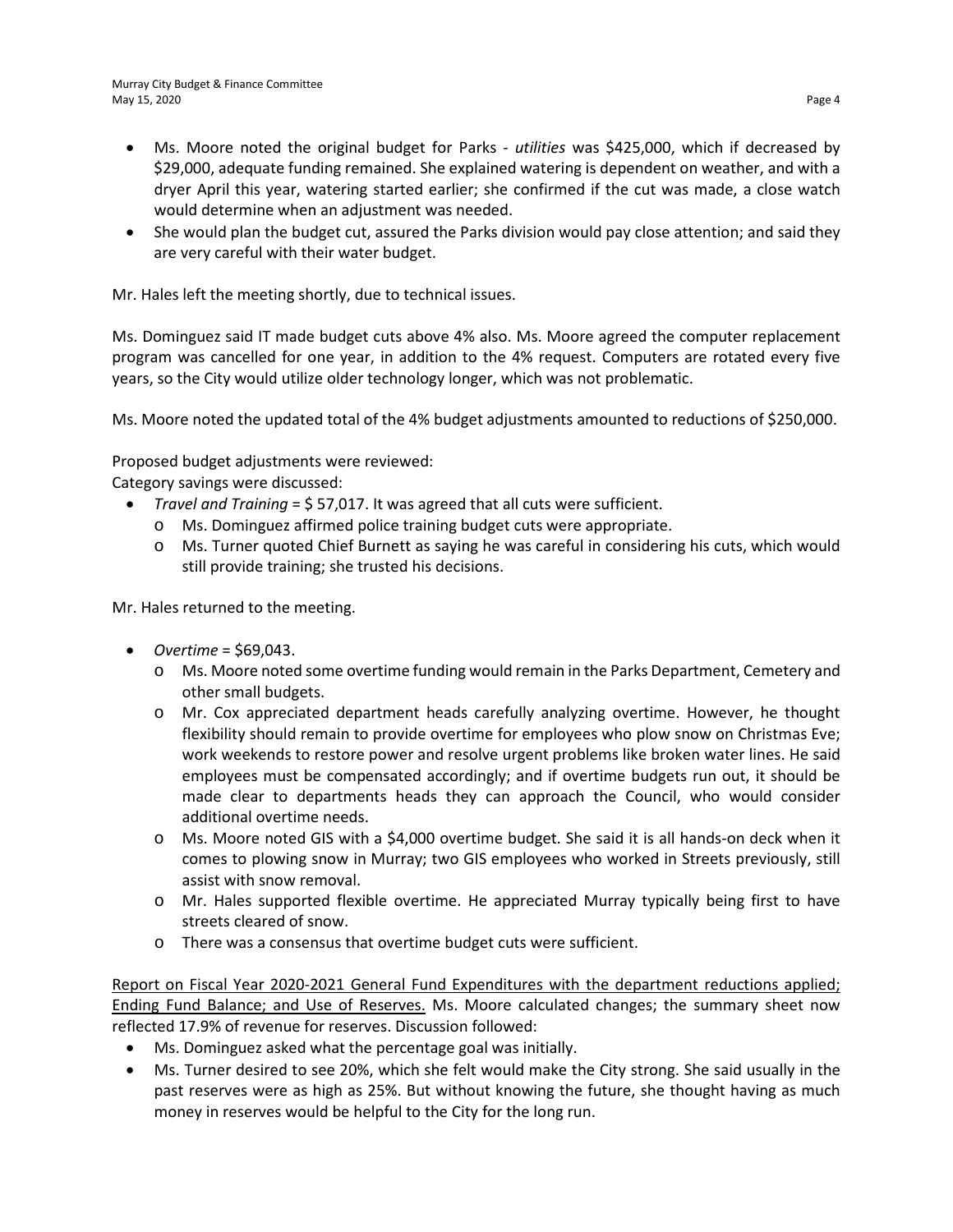- Ms. Moore said 17.9% was lower than the goal; and described one way to achieve the 20% goal. By withholding some of the .2% optional sales tax transfer from the CIP Fund. (\$500,000) (Attachment #1 page 2, and page 5) This would create a CIP budget in FY 2023 with \$500,000 less.
- Mr. Hales felt if sales tax revenue was uncertain and reserve levels were concerning six months from now, a transfer from the CIP could occur at any time - if funding was needed. Therefore, he requested the funds be left in the CIP.
- Ms. Moore agreed the transfer was possible at any time, however, budgeted reserves would still remain at 17.9%.
- Ms. Turner felt with more options to consider, they could revisit that idea afterward the review.

Other Possible Budget Revisions – Another possible way to save money in the future was discussed:

- Ms. Moore explained money could be saved next year, and the next by paying off a callable bond early this year. She said if three principal payments were made from reserves on July 1, 2020, (totaling \$295,000), the City could save up to \$35,000 in interest payments over two years.
- Ms. Turner disapproved of dropping reserves any further.
- Ms. Moore stressed payments must be made anyway, and this would reduce owed interest.
- Ms. Dominguez clarified the City would save on interest and asked the interest rate.
- Ms. Moore confirmed and explained the coupon rate was 4.4%, which would only drop the percentage of reserves by one point.
- Ms. Turner did not favor using reserves, with so much uncertainty, and felt the City did not have the money to spend.
- Mr. Hales discussed benefits of saving interest, as one would experience with a personal loan. He disagreed; the City had the money; Ms. Turner did not want to spend the money. He noted payments were required anyway; and spending money to save money was a valuable means. He thought saving the City \$30,000 was significant, if possible.
- Mr. Cox said it depends on what was decided with the possible \$500,000 allocation from the CIP transfer.
- Ms. Moore assured paying off the bond early was only a possible idea; she asked the Council to think about it and noted if the optional sales tax transfer of \$500,000 did not occur the reserves would remain at 17.9%. The budget analysis continued.

#### Streets Division – Professional Services: \$100,000.

Ms. Moore noted a memo from Public Works Director, Mr. Astill dated May 11, 2020, to explain the needed expense, which included updated software, and the pavement management program. She asked if Council Members came to a decision about funding. Comments and a lengthy conversation ensued:

- Ms. Turner asked if the program was necessary this year.
- Ms. Moore said any time old software can be updated, it should be; especially when the program held significant value to the engineering of the City's roadways and sidewalks; it would provide survey software to address all sidewalk and road projects in the City. In addition, there is currently only one person who is trained to operate the outdated program.
- Mr. Hill said in the past, the city received lawsuits from those who tripped or fell over damaged sidewalks or had accidents because of road maintenance issues. In all cases, the plan was used to show an active repair plan was in place to address issues; the plan is considered an important risk management tool used by city attorneys to defend the city against those incidents.
- Ms. Martinez asked if there was a way to phase-in implementation of the plan, or was the \$100,000 cost a package deal for both roads and sidewalks.
- Mr. Hill confirmed sidewalk and road projects could be done separately, or at the same time. However, an active plan should be updated for both. He said there is no statutory requirement to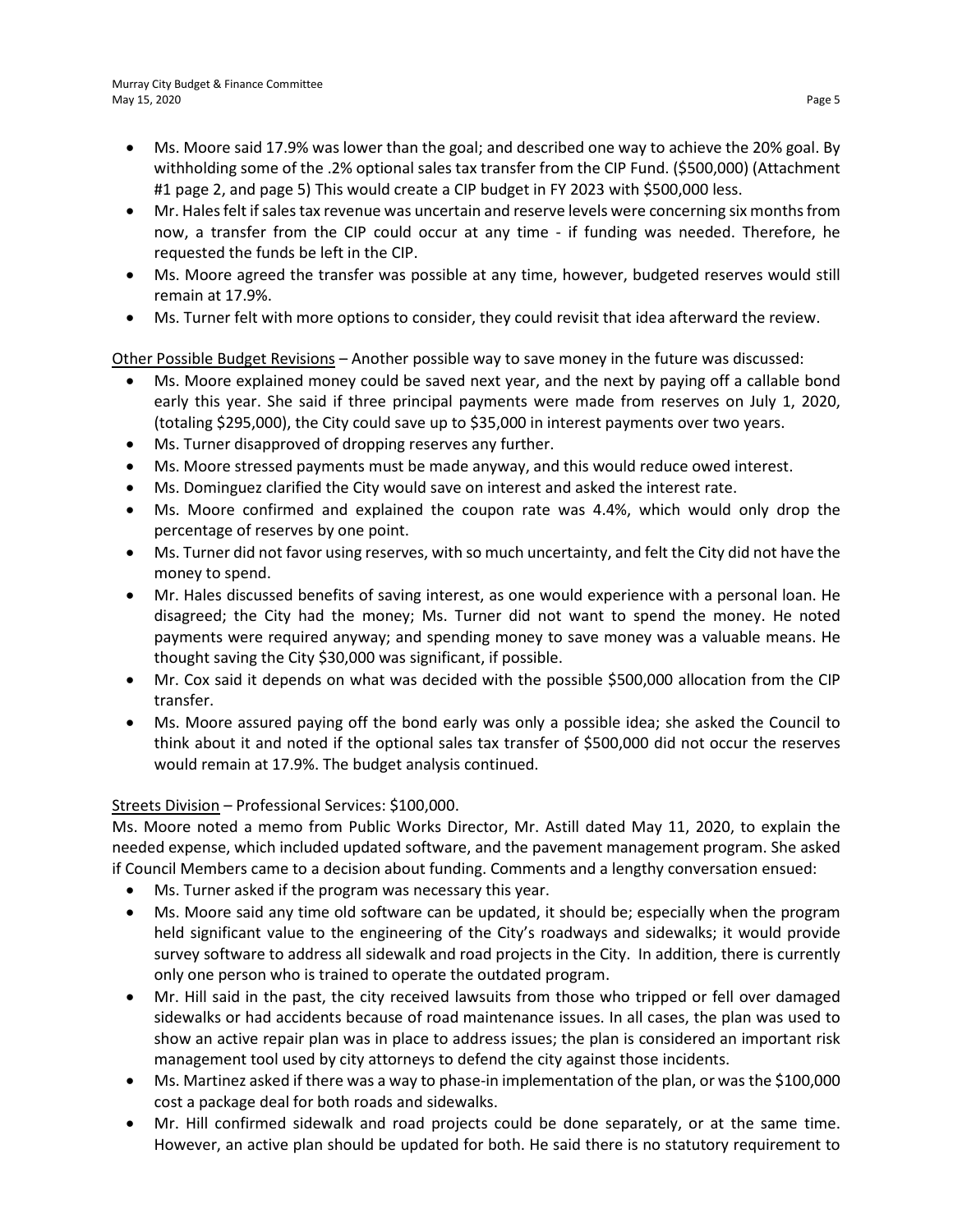repair sidewalks, or roads, but the plan was a valuable tool conveying the City is working to fix issues. For example, the ADA (Americans with Disabilities Act) requires constant improvements must be made to ramps. If a city cannot show in a court of law that there is an improvement plan in place, and if it cannot prove progress is taking place, a city is penalized in a greater way, than if the city had a plan to display.

- Ms. Turner asked if the City currently had a plan.
- Mr. Hill said the current plan was ten years old, which is why the program needs updating. All work is complete, but there is no plan going forward.
- Mr. Critchfield confirmed the significance of having a plan because when a call comes in, the City must legally address the problem. However, if the cost is not afforded all at once to repair raised sidewalks immediately, the plan assures the matter will be resolved in a timely manner. But the plan must be current.
- Ms. Turner asked if the plan could be delayed until next year.
- Mr. Critchfield said from his perspective he would defer to expert engineers in the Public Works/Streets division. If staff thinks an updated plan is needed, he would defer to that.
- Mr. Cox understood the cost for new software would update and develop a needed plan, in a more user-friendly way. He thought it was important to make work accessible to more than one person.
- Mr. Hill confirmed the way data is compiled, technology provides photos and graphic images in the software, which helps to prioritize projects by providing a score to each need; it also determines the cost of the project, and determines which ones are of poorest condition.
- Mr. Hales asked if it was a required guideline. He expressed concern about only one person held more liable to the current program.
- Ms. Turner affirmed there was a plan in place, it was just an old plan.
- Mr. Hill explained the current software is no longer supporting the old plan. An updated software package would work better than what is currently used.
- Ms. Dominguez asked if projects and repairs were regulated by the State.
- Mr. Critchfield confirmed sidewalk trip and fall issues are resolved in court; a civil type of case. From years of experience, experts stay on top of it. He said clearly things can change over a debate, but from his perspective, updated information was better so they can defend the City in these issues.
- Ms. Turner polled the Council for a decision:
	- o Mr. Hales said, due to outdated software, and only one knowledgeable person using the current program, he supported funding the item. He asked if sidewalk projects took priority, due to the trip and fall legal issues.
	- o Ms. Martinez asked about cutting the cost in half; by funding sidewalk projects one year, and roads the following year.
	- o Ms. Moore said a split was possible; however, with other cities pulling out of these projects, Murray is receiving a discount on the software.
	- o Mayor Camp confirmed the cost for street projects was \$45k; and \$55k for sidewalks. He noted Mr. Astill preferred critical road projects be done first this year.
	- o Ms. Turner called for a vote to either fund the program: fully, partially, or not at all.
		- Ms. Martinez: Partially.
		- Mr. Cox: Fully; he thought it was best to move forward with all projects, he trusted and supported the City's experts who felt the upgrade was needed.
		- Ms. Dominguez: Partially; she agreed with Ms. Martinez road and sidewalk projects should be funded separately.
		- Mr. Hales: Fully. He expressed favor in support of Mr. Astill.
		- Ms. Turner: Partially. Ms. Turner confirmed partial funding won, which would be \$45,000.
		- **Ms. Moore confirmed and noted the adjustment.**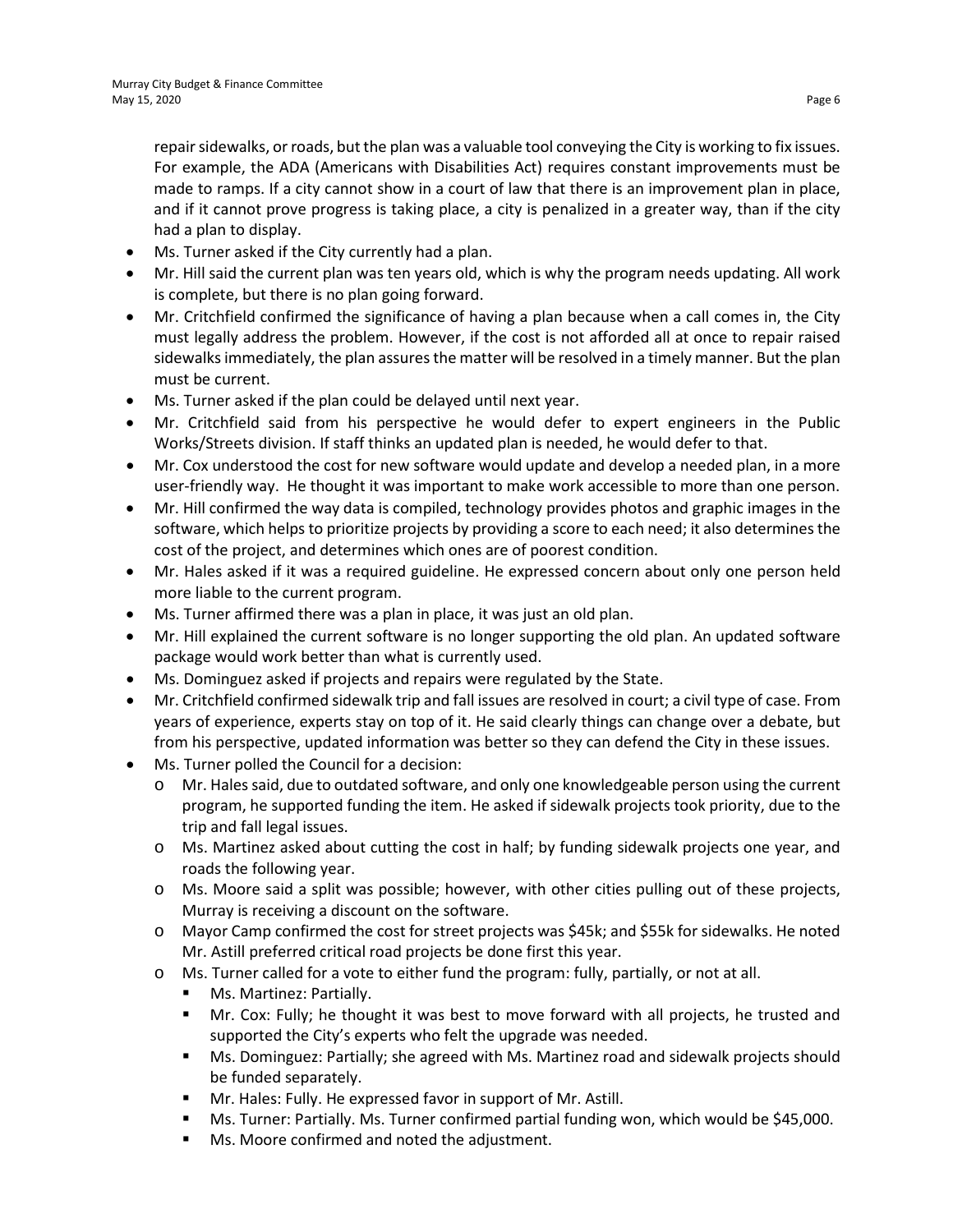#### Mayor's Office – Car Allowance.

Ms. Turner compared car allowances of department heads (\$350 per month) with car allowance in the Mayor's office. Ms. Moore agreed department heads earn \$4,200 per year, and Mayor Camp, and CAO, Mr. Hill receive \$6,600 per year. She said it was decided as part of the FY 19 budget, when a comparison and comp study was conducted to discover what cities in the area pay for car allowances; it was found Murray staff reimbursements were not consistent. As a result, all car allowances were made uniform, and Mayor Camp, and Mr. Hill received adjustments of \$6,600. Input followed:

- Mayor Camp corrected Ms. Moore that car allowance for him and Mr. Hill was \$6,000 per year. Ms. Moore agreed, and noted the council director also received car allowance like department heads.
- Ms. Dominguez asked for a copy of the comp study to realize what other mayors in the area receive for car allowance.
- Ms. Moore would provide the information. She said it would make sense to conduct a new study, since results were implemented 2018-2019. She noted both the human resource director and finance director from that time are no longer employed with Murray; she was unaware of how allowances were determined.
- Mr. Cox stated the extensive compensation study of surrounding cities also provided the current step plan for all Murray employees.
- Ms. Turner was not aware of the study results; and asked Ms. Lopez if the Council received a copy.
- Ms. Lopez said the Council office did not receive a copy.
- Ms. Turner expressed concern about the Mayor's excessive car allowance. She recommended reducing all administration car allowances to \$350 per month- equal to department heads. She noted this would provide a possible savings of \$3,900. She proposed putting that amount towards the Boys and Girls Club, which was reduced, before Ms. Martinez reinstated it. Ms. Turner asked for input:
	- o Ms. Dominguez thought the decrease would help increase the percentage of reserves.
	- o Ms. Moore disagreed; it would not help at all.
- Mr. Hales asked if the Council reduced the Mayor's car allowance, could the Mayor opt to keep the set amount, and choose to cut funds elsewhere.
- Ms. Lopez said the Council is the budget authority of the City. She did not believe the administration could oppose the car allowance reduction if the Council specifically lowered it. She asked Mr. Critchfield to provide a ruling.
- Ms. Moore was unsure if shifting budget allocations was possible; she would research the issue.
- Mr. Critchfield stated he did not have a ruling and could not speak for the Mayor; he confirmed it is always possible to transfer funding within the same department.
- Mayor Camp addressed the issue, saying he was fine with cutting car allowances to \$350 per month.
- Ms. Turner noted since funds were reinstated to the Boys and Girls Club earlier by Ms. Martinez, savings would occur naturally affecting the bottom-line total.

City Council Office: Mr. Hales proposed the items for discussion and led the conversation:

- *Travel and Training*: Mr. Hales stressed that travel to Washington, D.C. should not occur next year. Ms. Lopez confirmed.
- *Meals*: Mr. Hales asked if all evening meals for the Council were cancelled. Ms. Lopez lowered the budget by half, so if physical meetings are reinstated meals could be offered again. It was up to the Council to cut the budget further.
	- o Mr. Hales said to help save more money he favored all meals be cancelled; he requested input from others: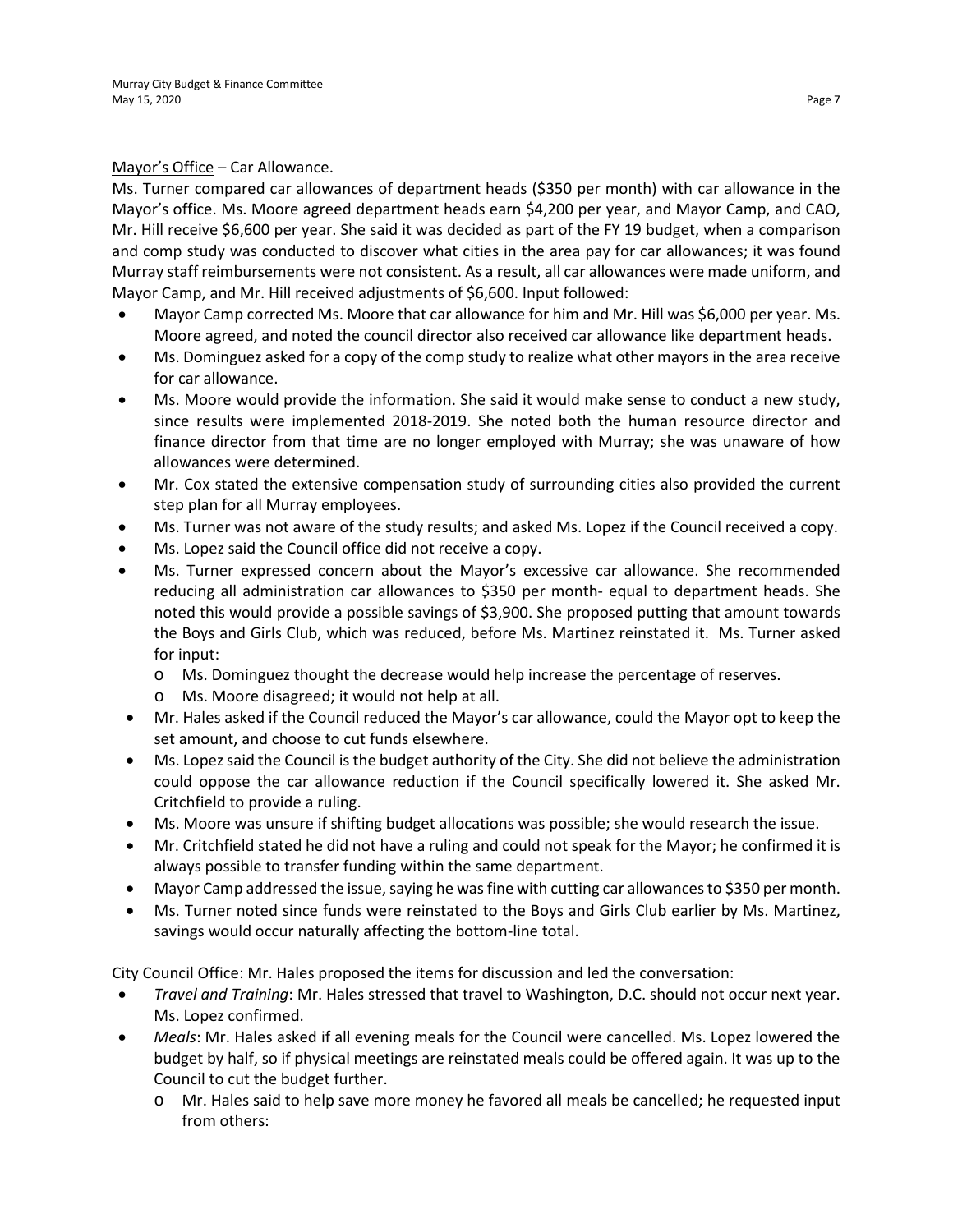- Mr. Cox enjoyed visiting during meals with City staff before council meetings; however, he favored funding the Christmas luncheon more for all City employees, and agreed all other meals be cancelled - except that one – if it was affordable.
- Ms. Martinez noted \$1,500 would fund meals when it was safe to meet in person again.
- **MIS.** Turner said meals were initially designed to invite department heads who must stay into the evening waiting on council meetings and did not have time for dinner. Meals also helped staff feel comfortable and provided visits the Council otherwise did not have. She favored meals, and asked for feedback:
	- Ms. Dominguez suggested potluck meals in the future to help council staff and the budget. She thought in person visits were beneficial, however, in person meetings were cancelled indefinitely, due to COVID-19, so she was not comfortable sharing food in the near future. She agreed it was a good opportunity to cut the expense from the budget.
- o Ms. Lopez confirmed \$1,200 would be adequate for a Christmas luncheon; she instructed Ms. Moore to cut another \$2,100 from the council meal budget.
- *Car Allowance*: Mr. Hales proposed all Council Members drop \$100 per month from their own car allowance to help provide more savings. The response was noted as follows:
	- o Ms. Turner said no.
	- o Ms. Dominguez felt indifferent either way.
	- o Ms. Martinez recalled the workshop discussion to possible council pay increases, where it was affirmed that car allowances were part of their overall salary package. At that time Ms. Martinez suggested moving the car allowance into the regular pay to provide better transparency about council pay details; however, there was no support at the time. She reminded the Council their salary was only comparable to other cities with a car allowance. Therefore, she did not favor the decrease.
	- o Mr. Cox was pleased with the existing budget cuts and did not favor the additional decrease.
	- o Mr. Hales thanked the Council for their input; car allowances would remain the same.

#### Enterprise Funds Travel and Training; and 4% Expense Decreases – Hold Harmless.

Ms. Lopez reminded the Council that during the first two budget meetings there was concern about whether or not fees would be coming in- the way we expect during COVID-19. The Council requested department heads of enterprise funds go through the exercise of 4% cuts, as well. However, the way Ms. Moore increased bad debts, she covered any problems they may encounter. The discussion was to decide whether travel and training budgets for enterprise funds should be held harmless on proposed cuts presented on Monday, and Tuesday. Council Members shared opinions as such:

- Mr. Cox said enterprise funds should be held harmless; money would only go back into enterprise budgets, not helping the GF.
- Mr. Turner confirmed; and said the Library would also be held harmless.
- Ms. Dominguez agreed.
- Mr. Hales concurred.

#### Citywide Sick Leave Payout – Human Resource Report

Ms. Turner said the question was whether funding should be eliminated or remain. Feedback and comments were encouraged:

- Ms. Dominguez recalled finding out if the City was bound by the URS (Utah Retirement System) was a determining factor.
- Ms. Moore confirmed it was part of the arranged benefit.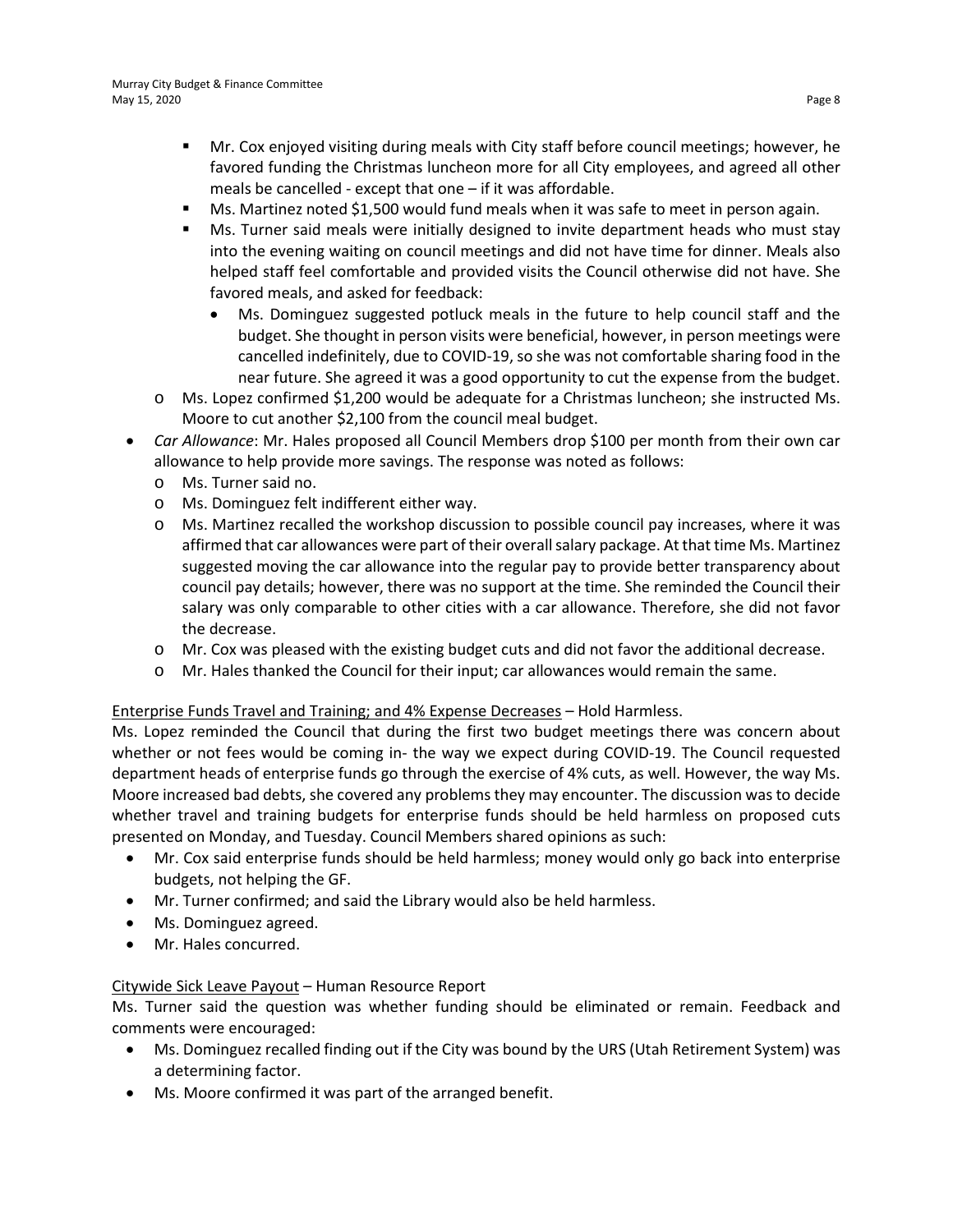- Ms. Martinez clarified she initially put the item on contingency, with possible thoughts of suspending the payout– to help fund the step-plan. However, after hearing Ms. Colton explain the employee benefit, she no longer supported suspending sick leave payouts.
- Mr. Hales supported funding the payout.
- Mr. Cox said even if funding was cut, it would need to be addressed later, due to the obligation.
- Ms. Turner agreed sick leave payout should not eliminated.
- Ms. Dominguez concurred; if next year's budget looked challenging, it was important to be aware that they may need to look more deeply into this type of budget cut, and others in the future.
- Ms. Moore agreed if things continue as they are, employees may better understand if the benefit is cut next year. By then, one year's worth of data would support more significant budget cutting. By conducting more studies, other ways to save could be realized first, before cutting salaries. She said this was why the City's reserves are usually at 25% and not 12% in order to hold employee harmless in situations like this one; it was best to wait to see what happens next year.

#### General Fund Revenue Transfers In – Power Department

Ms. Lopez conducted research to compare various cities that are similar to Murray City Power. Currently, Murray City Power transfers 8% in four of six enterprise funds. Changes would mean ordinance updates. Ms. Turner read the findings:

- Bountiful: FY 2021 10% transfer from power \$2.5 million.
- Provo: FY 2021 11% transfer from all enterprise funds Power, \$7.4 million; Water, \$1.7 million; Wastewater, \$2.3 million; Sanitation, \$700,000; Storm Drain, \$600,000; Debt Service and other, \$450,000.
- Logan: FY 2021 transfers 11% from all enterprise funds Total \$5.7 million; Water, \$1 million; Sewer, \$500,000; Power, \$2.8; Environmental, \$1.2 million.

She thought the information was helpful when looking at possible increases to Murray enterprise fund transfers; she noted Murray transfers the least amount comparatively. If the Power Fund transfer was increased by 1% it would provide an additional \$374,030 that would adequately fund the step-plan. Comments followed:

- Mr. Hales considered the comparisons.
- Ms. Moore gave a history for newer Council Members; a few years ago, the Utah Taxpayers Association and the State Legislature proposed to eliminate the enterprise funds transfers. Thanks to the ULCT (Utah League of Cities and Towns) and good lobbyists, the City ended up keeping the transfers, and adding disclosure notices to citizens inside utility bills. Her biggest fear with adjusting transfer amounts was that by using enterprise funds in this manner, it could alert the Utah Taxpayers Association and legislators again to rethink eliminating transfers. She said if the transfer was eliminated a property tax of 42% would be necessary to make up for lost revenue provided by transfers. Therefore, even for the small amount of \$374,030 and a minor tick in the reserve balance - that transfer could send a message that is very tenuous with the Utah TaxPayers Association and State legislature. She discussed city comparisons and noted Murray is much smaller than Provo, which was why Murray does not transfer as much as other power companies. Murray likes having a low power rate; if the transfer amount was increased, rates could be affected. She reminded the Council that six months ago the concern was what level of reserves enterprise funds should have, which everyone established was right where they need to be; operations are running great as they are. She thought such a decision should be carefully considered next year, and they should not react quickly right now. She strongly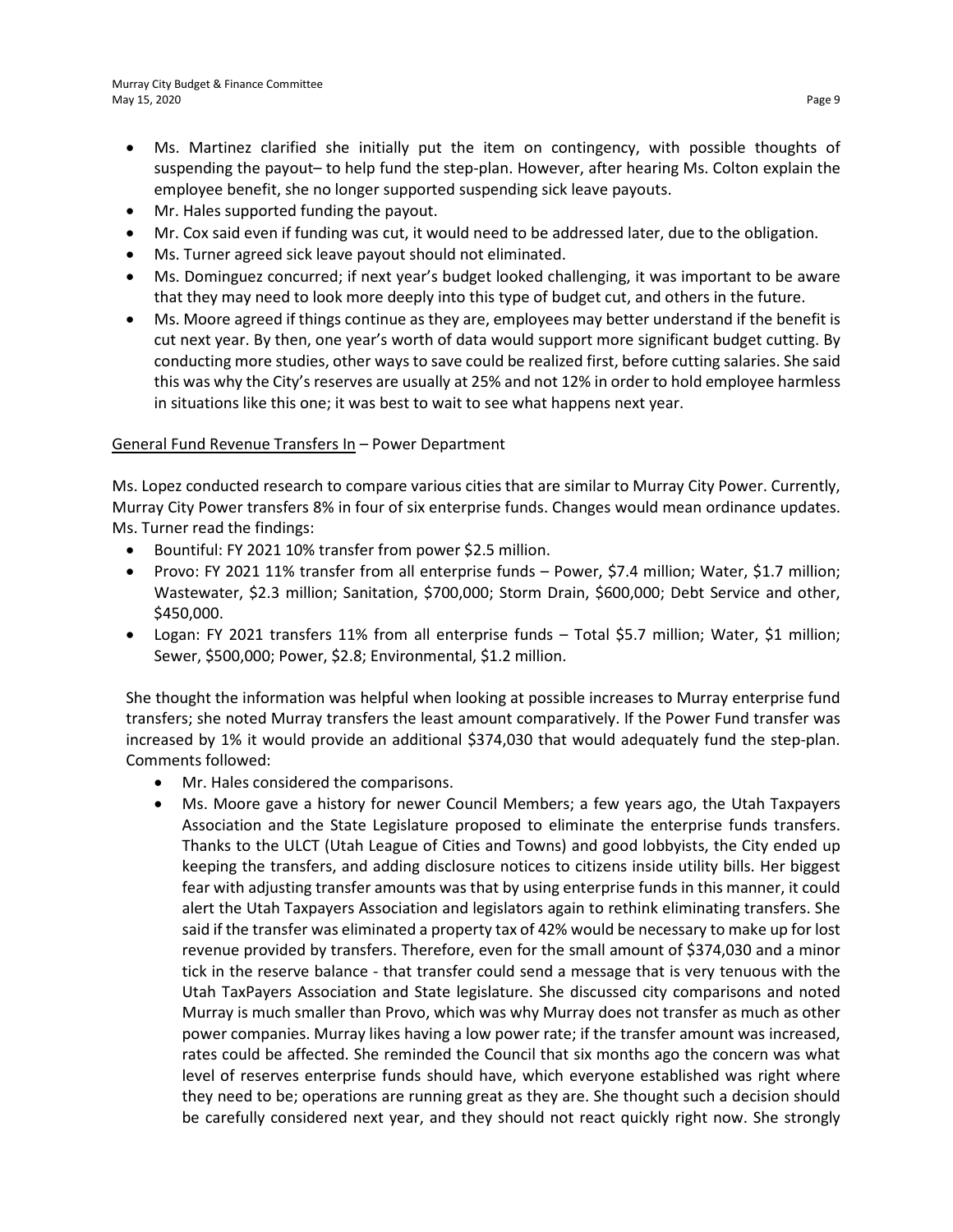opposed increasing transfers at this time and was more comfortable changing the percentage going into the CIP instead to cover the step plan.

- Mr. Dominguez asked if an ordinance amendment would be necessary to change the percent from 9% to 10%.
- Mr. Critchfield presented two questions; legally do you need to; and, practically should you. He reminded the Council notices already went out conveying to taxpayers exactly what the transfer would be, and what it is for, so it would be confusing if the transfer was changed with an increase. Regarding State Law, the biggest issue is transparency because certain organizations believe cities should be more transparent in terms of the cost of government. Prior to sending current notifications, citizens did not know about the transfers, and transfers occurred without a public hearing. Citizens now know how funds are used, when they are transferred, because enterprise fund transfers are still allowed. He believed the situation was similar to approving a budget; residents know exactly what the Council intends, therefore, the Council should stick to what they intend to do. He felt technically a change could be implemented without a public hearing; however, he thought it was an unwise decision because customers are expecting a specific amount and nothing more; it would be a challenge to change it without an ordinance.
- Ms. Dominguez noted this year notices were already sent to citizens in April.
- Ms. Moore confirmed notices must go out 10 days prior to the public hearing, typically in April. Then, a second notice is sent with the information after the final budget approval.
- Ms. Lopez clarified the first notice goes out based on the Mayor's tentative budget. Then, after the Council has a chance to consider or change the budget –the second notice is sent related to what was actually approved.
- Ms. Turner agreed the second notice would go out to convey what was actually transferred, and a public hearing is required regardless, whether transfers are increased or not.
- Mr. Critchfield confirmed.
- Ms. Dominguez noted a transfer and public hearing could occur in six months, if enterprise fund transfers were needed later, which Ms. Moore did not prefer. She confirmed utility rates would not be increased.
- Ms. Moore agreed but that could spark attention with the assumption that the City uses enterprises fund money whenever they want. She likes the fact that the 8% transfer was set in place, which was essentially taking money from rate payers, who are the same people the budget is balanced for. She agreed rates would not increase, but the City would basically be taking money from the Power Fund, a separate business/entity. It would not greatly affect the Power Fund, however, \$377,000 would be taken from power reserves to support the GF. She said all tools should be considered in next year's budget, but it was premature at this point; and her greatest concern was transferring money without a long deliberate process behind it.
- Ms. Turner argued these are unprecedented times, and the Council must consider all tools helpful to resolve current matters. She stressed that was the point – we don't know that the action would be premature; and the Council should still consider it an available tool.
- Ms. Dominguez asked how much the GF balance would increase with a 1% Power Fund transfer, and would the GF be fine without it.
- Ms. Moore noted reduced car allowances for the Mayor's office, and the council's increased reductions; as of now, this would be 18% of revenue fund balance, which included funding the step plan and not changing enterprise fund transfers. If the power transferred occurred the percent would increase to 18.9%, which was only .9%.
- Ms. Martinez asked the difference between the proposed 1% increase from the Power Fund, which was held harmless from 4% operation cuts; and when looking at reducing the percentage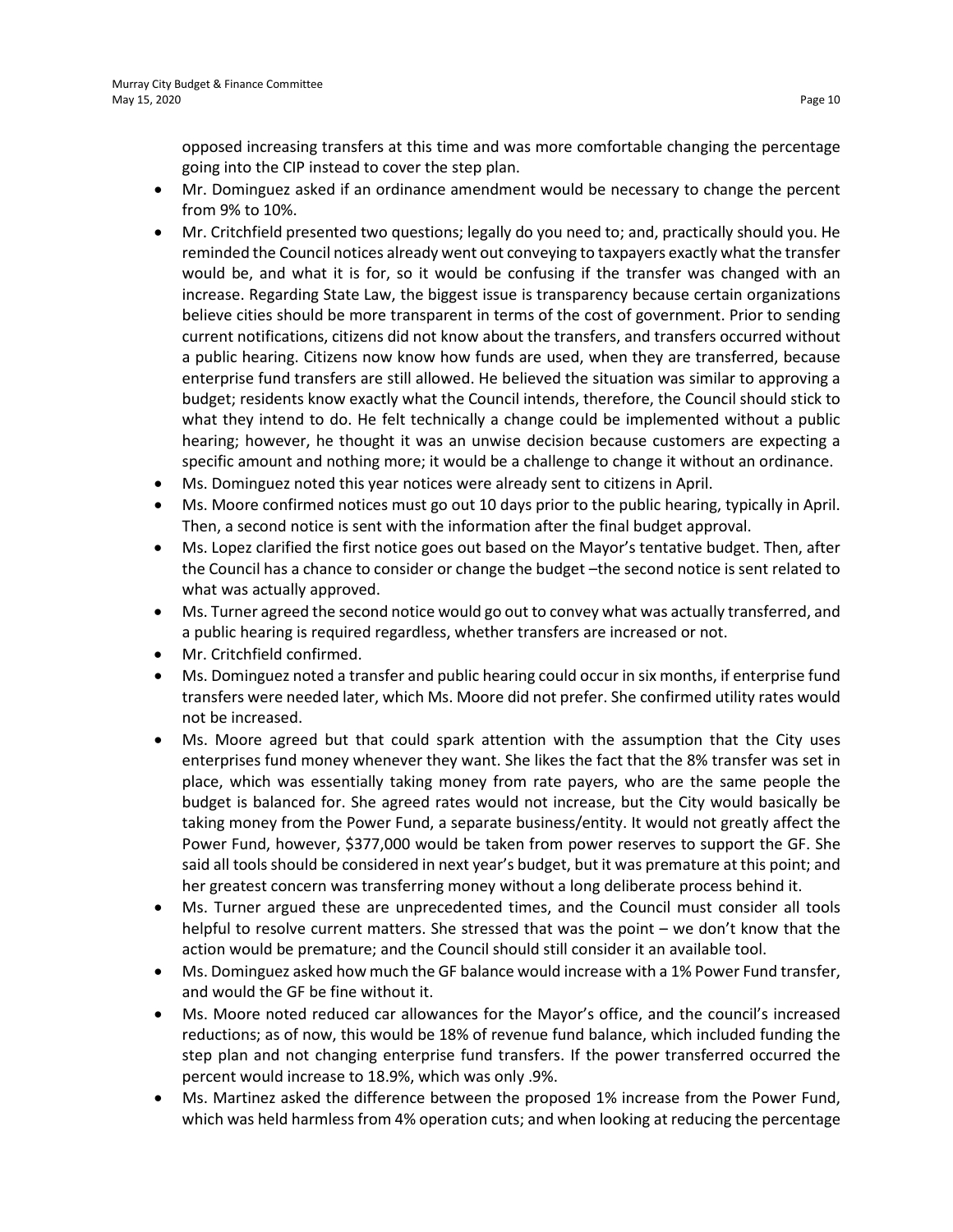transferred into the CIP fund – was it impacting more departments that were not held harmless; and did have budgets cut by 4%.

- Ms. Moore said reducing the CIP transfer would only impact the ability to purchase equipment, which is what the CIP is for. She did not consider the comparison as an either-or decision; she said the decrease would eliminate unnecessary equipment purchases this year. She was comfortable having an 18.8% GF balance, which was the envy of other cities. She understood concerns about next year, however, next year they would have a full year to plan better. She reiterated it was not worth the risk for \$374,000 to start revising the transfer, and next year good data would support a more deliberate increase.
- Ms. Turner did not see the increase as a risk, she persisted the Power Fund was a good tool. She inquired the Council for further comments; lengthy conversation occurred:
	- o Mr. Cox said from his experience, Ms. Moore was spot on with what could happen. He recalled legislators and the Utah Taxpayers Association proposing to eliminate the transfers; it was his opinion that for the amount of money to fund the step plan, they would be playing with fire by changing enterprise fund transfers- which would backfire. In addition, he revisited the decision of only funding roads in Streets - *professional services*. He was nervous that without a plan in place, just one lawsuit, related to a trip and fall sidewalk incident could wipe out the City's savings. He felt by getting into the weeds of things, money was found by department heads, which he greatly appreciated - but next year, \$2 million might not be found. He noted projections for sales tax revenue was down 17%; and legislators are budgeting for over a billion dollars less than before. Therefore, Murray should be aware of those things moving forward.
	- o Mr. Dominguez felt comfortable with the 1% Power Fund increase, despite hearing Mr. Critchfield speak. She suggested looking into it further to understand the history. She appreciated Mr. Cox and his experience with legislator; however, she wanted to go even further into the weeds. She agreed with Ms. Turner utilizing the enterprise funds as a tool should be an option if there was an opportunity to use them.
	- o Ms. Turner agreed the decision to increase transfers could be discussed at mid-year, after more research.
	- o Mr. Hales agreed it was wise to wait.
	- o Ms. Martinez said enterprise funds could be useful tool; she did not have the legislative history of specific battles at the Capitol, but she agreed it would be crushing to lose the transfers completely. She favored looking at the possibilities in six months.
	- o Mr. Turner confirmed the final result would be 18.8%. The situation should be watched closely each month, because she did not want to see it go any lower.
	- o Ms. Moore favored delaying those decisions until next year and confirmed a \$500,000 transfer from .2% option sales tax revenue would be allocated to fund the step plan, after the revenue total was realized at the end of the fiscal year.

Citywide – Step Plan Increases. Ms. Turner noted the step plan would be funded for the next year and the item was reconciled.

City Council Decisions – Ms. Turner asked if Council Members were comfortable with all discussions and final decisions; she encouraged further comments:

• Mr. Hales said in nine years of processing the budget this one was most challenging. He appreciated the extensive exercise, respected and agreed with Ms. Martinez and Ms. Dominguez about Council car allowances being part of their pay. For the record, he expressed frankly, more communication is needed in the future from both sides of the City's governing bodies. He stressed the lack of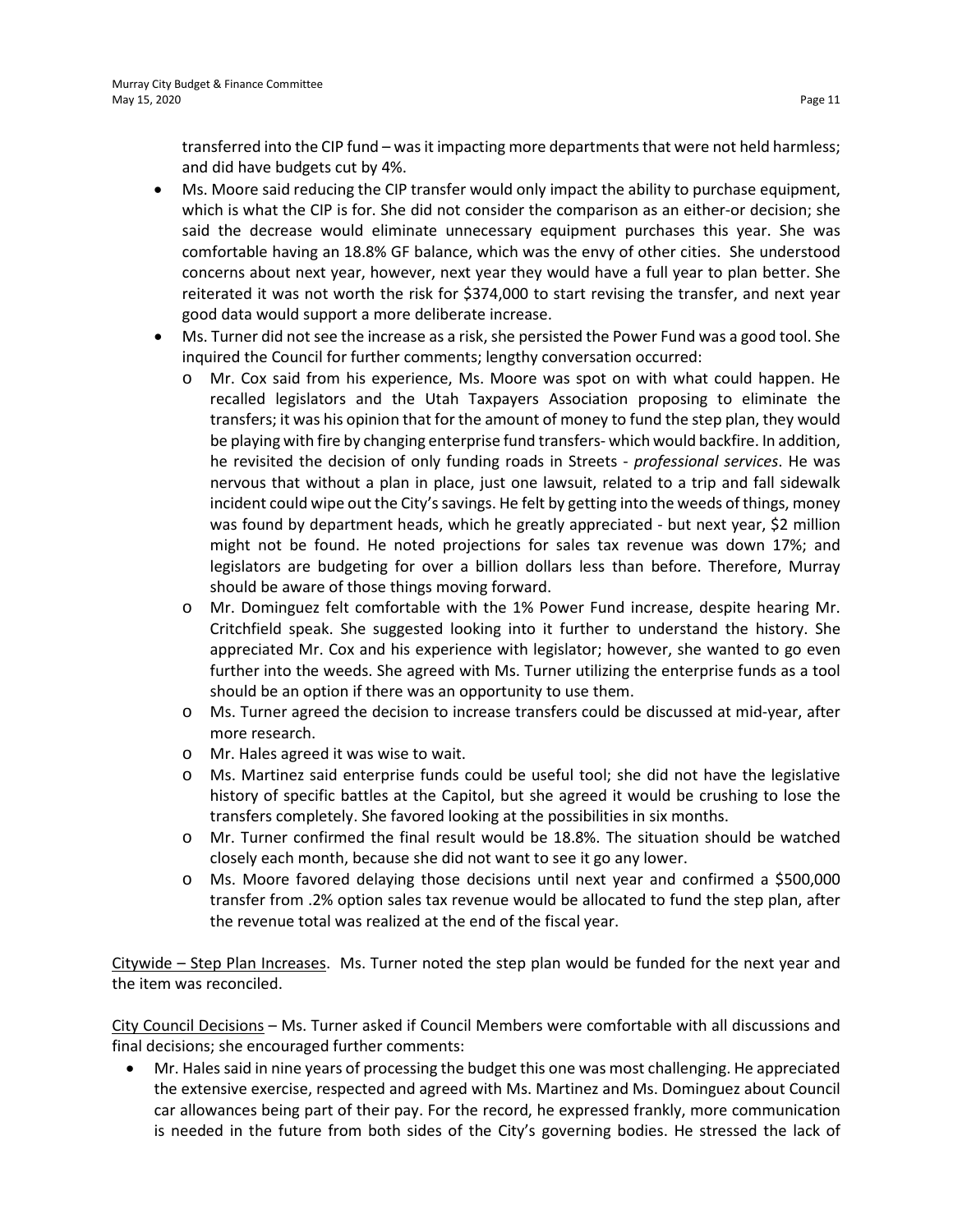communication was more than he had seen in the past, and said it was not just a fault of the Council, or fault of the administration. He stated it was difficult trying to make decisions, when staff was not available to talk to the Council; he hoped others would agree the situation needed to improve. He appreciated hard work by the Council, Ms. Lopez; Mayor Camp and his team, and was satisfied with final decisions.

- Ms. Martinez thought great progress was made on savings. She said having everything on the table was uncomfortable and scary but appreciated all department heads for hard work in considering their cuts. She tediously reviewed the budget and grieved every line item that was cut from budgets. She hoped City staff would understand the idea of having to lay off even one employee in the next three years, kept her up at night –but the Council was taking it seriously. She agreed getting in the weeds was a productive muscle they must keep working on- to get through possibly a rough couple of years. She reviewed positive conversations with city employees and constituents. She thanked everyone for taking the time to analyze the budget, and trusted that every cut was made because the Council cares and is greatly concerned.
- Mr. Cox said a great deal was accomplished; savings were found and that was not easy; he apologized to employees that the Council was worried about the budget - because a great deal of time was spent finding money to fund the Mayor's proposed budget. With success this year, they would work harder to be as fiscally responsible as possible; it was their priority to not lose any Murray City employees, at any time. His recalled his first year as Council Member when a property tax was implemented with team effort, and continued communication throughout the process. However, he agreed wholeheartedly with Mr. Hales, better communication is needed in the future between the two governing bodies, which was important to future budget decisions. He said the City requires men, women, talent, and machinery to service the City properly, which all comes with a cost; therefore, it was essential to pinch every dime the City had to achieve meeting those needs. He thanked all department heads, Council Members, Ms. Lopez, the Mayor's office, and especially Ms. Moore for hard work, He was pleased that funding many items was possible this year; but tomorrow, the hard work begins to find money for next year's budget.
- Ms. Dominguez echoed and thanked participants who worked hard to make departments better for City staff. She felt it was one of the hardest times to be a Council Member, and the week was challenging. She was pleased with the outcome and hoped to continue to hear from residents, as related to spending money. She was comforted in knowing that raising taxes was not an option and would hate for residents to feel agitated about their own finances in that manner. She thought the Council should support the well-being of its citizens and would continue to do so. She was not certain about communication in the past, but from her perspective it was off. She hoped for improvements in this area and wanted staff to know the Council was here to support them also. With the unknown future, budget cuts might necessary, so she hoped staff would be aware of that. She appreciated a great learning experience and noted her many questions and concerns were ultimately for her own understanding to best answer questions of her constituents.
- Ms. Turner resounded all previous comments; and appreciated the City Council; she thanked Ms. Martinez for being a supportive Vice Chair to the Budget and Finance Committee. She looked forward to completing the budget process, with a public hearing during the council meeting; as well as, meeting with Ms. Moore in the future.

**Adjournment: 3:01 p.m.**

**Pattie Johnson Council Office Administrator II**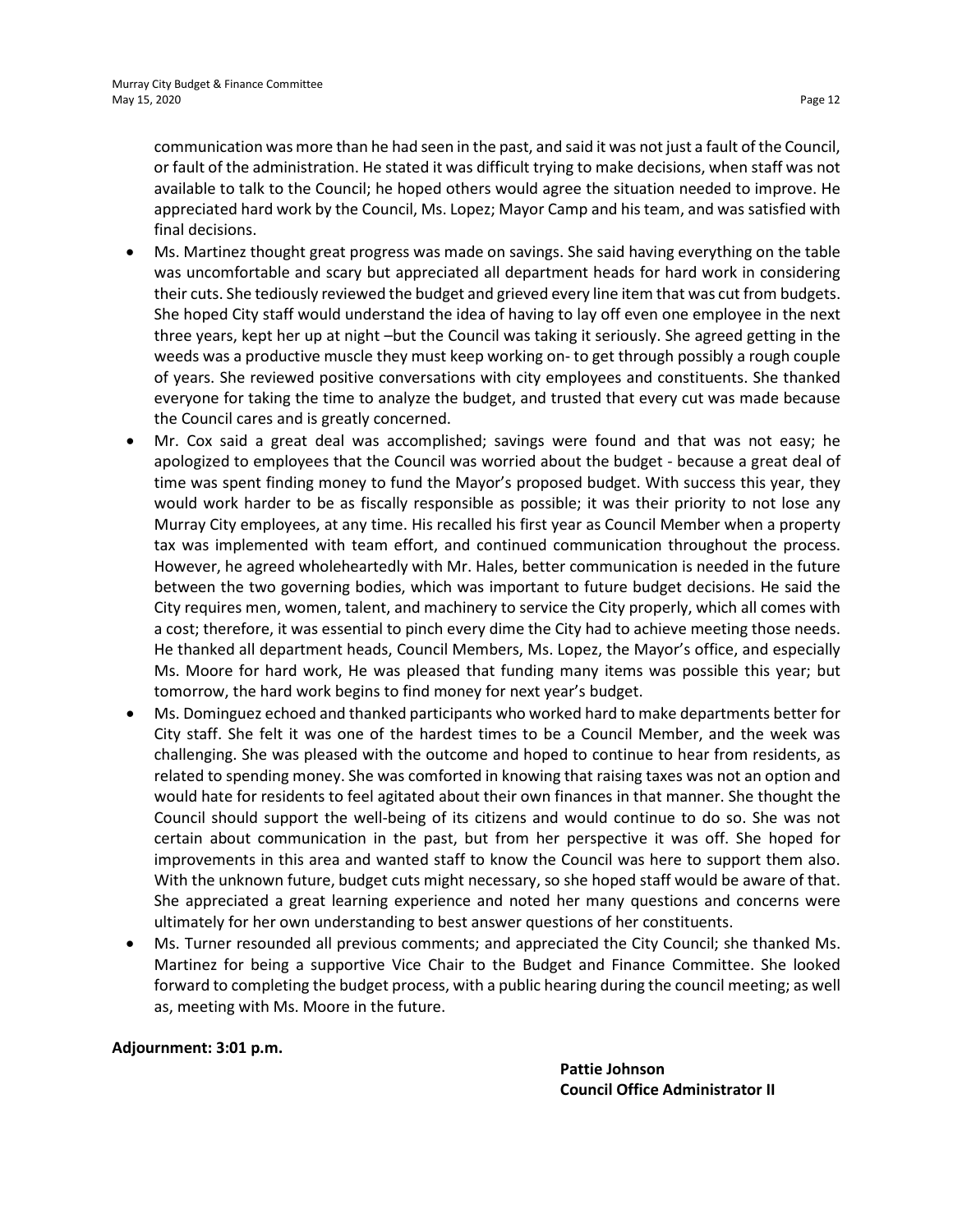ATTACHMENT #1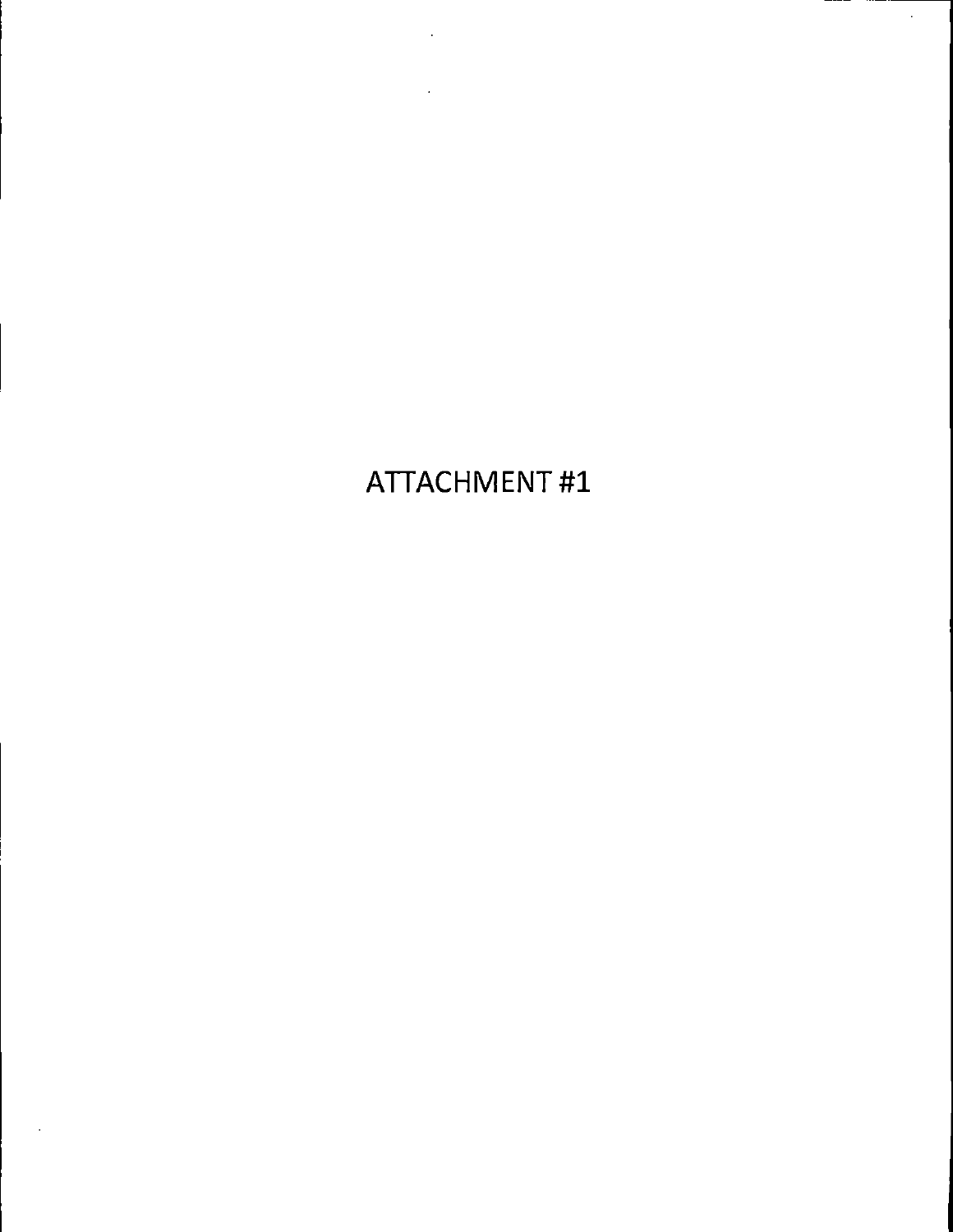#### **GENERAL FUND SUMMARY** FY2020-2021

### Original Mayor's Tentative

|                                                   | Prior Year   | Estimated      | Amended        | Tentative      |
|---------------------------------------------------|--------------|----------------|----------------|----------------|
|                                                   | Actual       | Actual         | Budget         | Budget         |
|                                                   | FY 18-19     | FY 19-20       | FY 19-20       | FY 20-21       |
| <b>FUND BALANCE</b>                               |              |                |                |                |
| Beginning Fund Balance                            | 10,336,986   | 11,452,715     | 11,452,715     | 8,575,622      |
| Revenues                                          | 45,650,839   | 42,438,322     | 46,125,423     | 41,408,185     |
| Expenditures                                      | (41,530,809) | (45, 216, 988) | (45, 625, 636) | (44, 842, 604) |
| Transfers In                                      | 4,094,732    | 4,335,618      | 4,335,618      | 4,196,880      |
| Transfers Out                                     | (7,099,033)  | (4,434,044)    | (5, 194, 937)  | (4,325,356)    |
| <b>Ending Fund Balance</b>                        | 11,452,715   | 8,575,622      | 11,093,183     | 5,012,727      |
| % of Revenue                                      | 25.1%        | 20.2%          | 24.1%          | 12.1%          |
| Change in fund balance<br>Savings (Reserves Used) | 1,115,729    | (2,877,093)    | (359, 532)     | (3, 562, 895)  |

### Adjust Unspent FY2020 budget

| <b>FUND BALANCE</b>                               | Prior Year<br>Actual<br>FY 18-19 | Estimated<br>Actual<br>FY 19-20 | Amended<br>Budget<br>FY 19-20 | Tentative<br>Budget<br>FY 20-21 |
|---------------------------------------------------|----------------------------------|---------------------------------|-------------------------------|---------------------------------|
|                                                   |                                  |                                 |                               |                                 |
| Beginning Fund Balance                            | 10,336,986                       | 11,452,715                      | 11,452,715                    | 10,498,187                      |
| Revenues                                          | 45,650,839                       | 42,438,322                      | 46,125,423                    | 41,408,185                      |
| Expenditures                                      | (41,530,809)                     | (45, 625, 636)                  | (45, 625, 636)                | (44, 842, 604)                  |
| Estimated unspent budget                          |                                  | 2,331,212                       |                               |                                 |
| Transfers In                                      | 4,094,732                        | 4,335,618                       | 4,335,618                     | 4,196,880                       |
| <b>Transfers Out</b>                              | (7,099,033)                      | (4,434,044)                     | (5, 194, 937)                 | (4, 325, 356)                   |
| <b>Ending Fund Balance</b>                        | 11,452,715                       | 10,498,187                      | 11,093,183                    | 6,935,292                       |
| % of Revenue                                      | 25.1%                            | 24.7%                           | 24.1%                         | 16.7%                           |
| Change in fund balance<br>Savings (Reserves Used) | 1,115,729                        | (954, 528)                      | (359, 532)                    | (3, 562, 895)                   |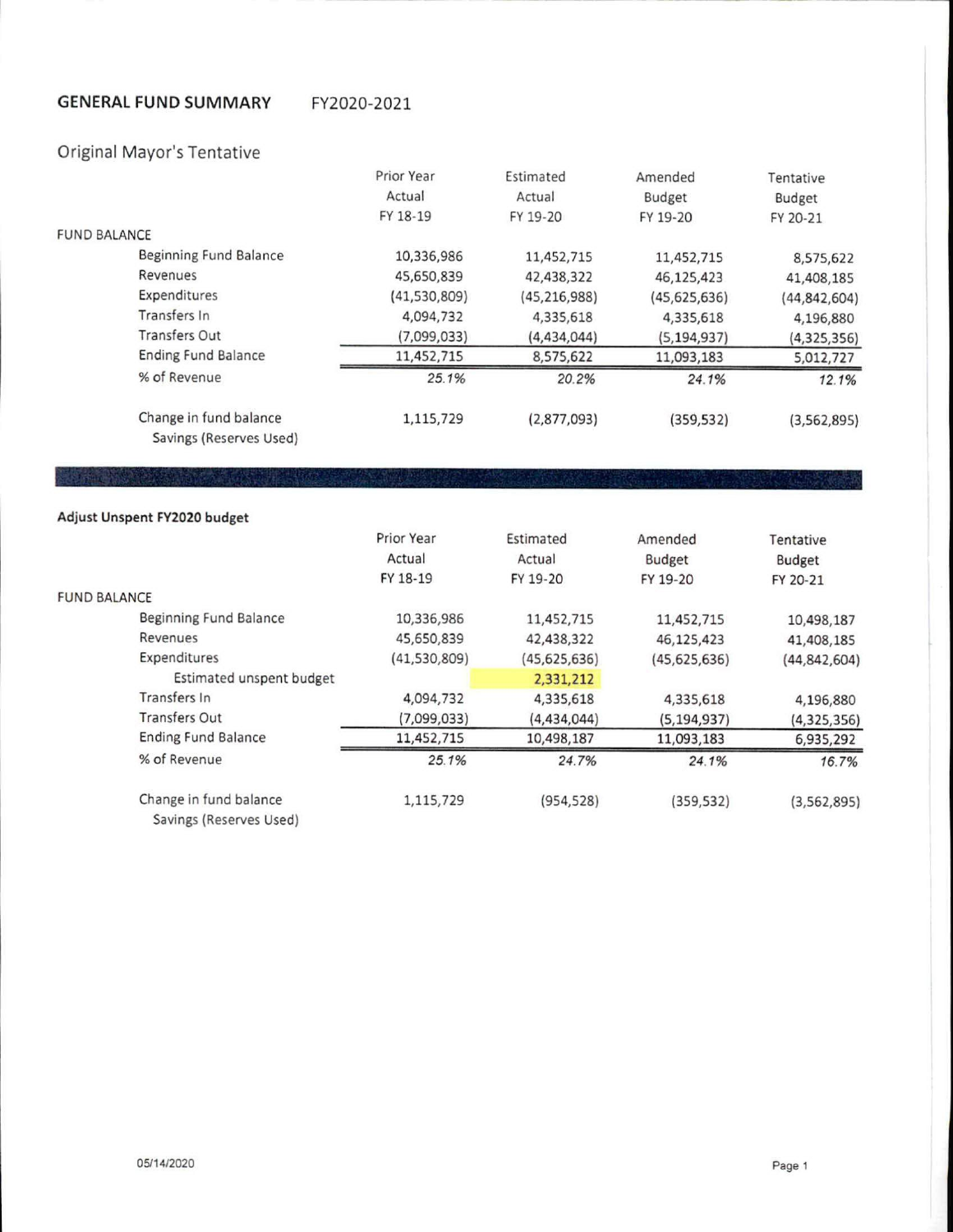# **ATTACHMENT#2**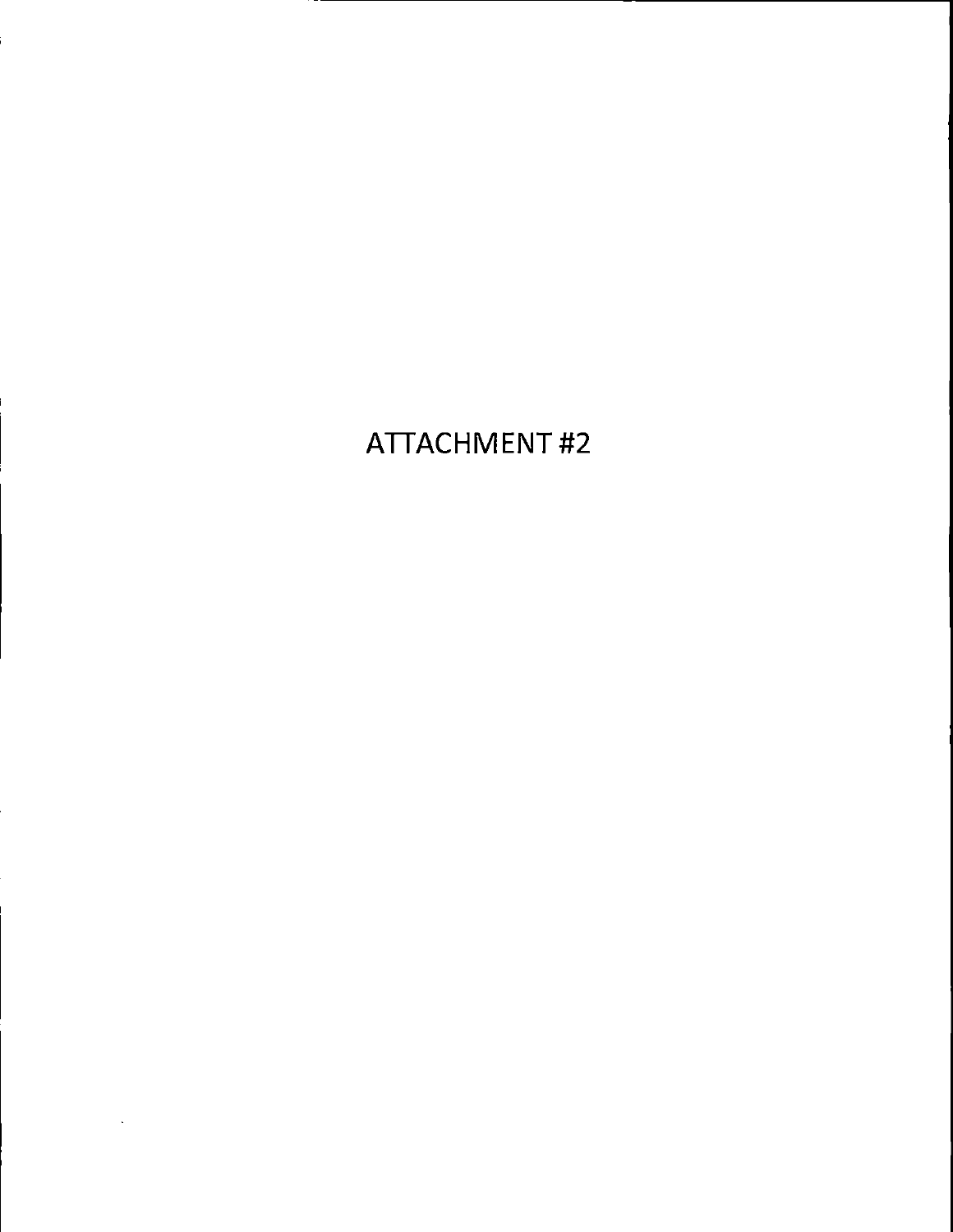FY2020 savings by department General fund Operations

 $\sim 10^7$ 

 $\mathbf{z}_n$ 

|          | Department/division       | Gross      | after allocation |
|----------|---------------------------|------------|------------------|
| 101      | Council                   | 17,400.00  | 6,960.00         |
| 201      | Court                     | 55,000.00  | 55,000.00        |
| 301      | Mayor                     | 23,500.00  | 9,400.00         |
|          | 401 Finance & Administral | 133,233.69 | 16,417.68        |
| 501      | Human Resources           | 41,700.00  | 16,680.00        |
| 601      | <b>City Attorney</b>      | 6,000.00   | 2,400.00         |
| 602.     | Prosecution               | 7,100.00   | 7,100.00         |
| 701      | Police                    | 69,989.00  | 69,989.00        |
| 801      | <b>Fire</b>               | 18,000.00  | 18,000.00        |
|          | 1001 Streets              | 34,475.00  | 34,475.00        |
| 1002     | Engineering               | 18,850.00  | 18,850.00        |
| 1101     | Parks & Rec               | 459,700.00 | 459,700.00       |
|          | 1301 Com dev              | 4,295.00   | 2,147.50         |
| 1304     | -IT                       | 24,550.00  | 9,820.00         |
| 1305 GIS |                           | 18,450.00  | 12,915.00        |
| 1306     | planning & Zoning         | 2,108.00   | 2,108.00         |
| 1307     | <b>Building division</b>  | 14,250.00  | 14,250.00        |
|          |                           |            | 756,212.18       |
|          | <b>Payroll Savings</b>    |            | 1,575,000.00     |
|          | Savings                   |            | 2,331,212.18     |

 $\mathcal{L}$ 

 $\ddot{\phantom{1}}$ 

 $\overline{a}$ 

6.8% 5%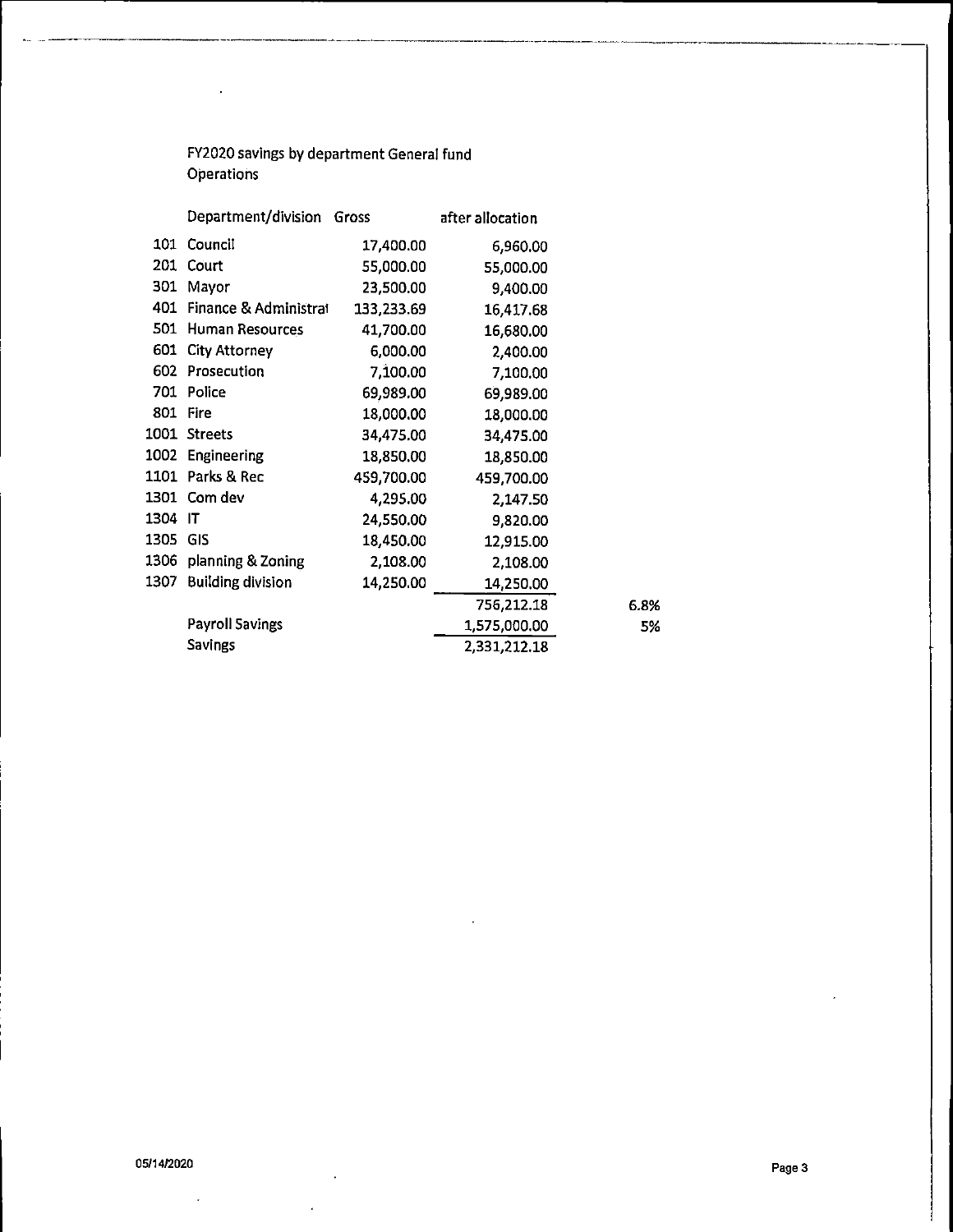# **ATTACHMENT#3**

п.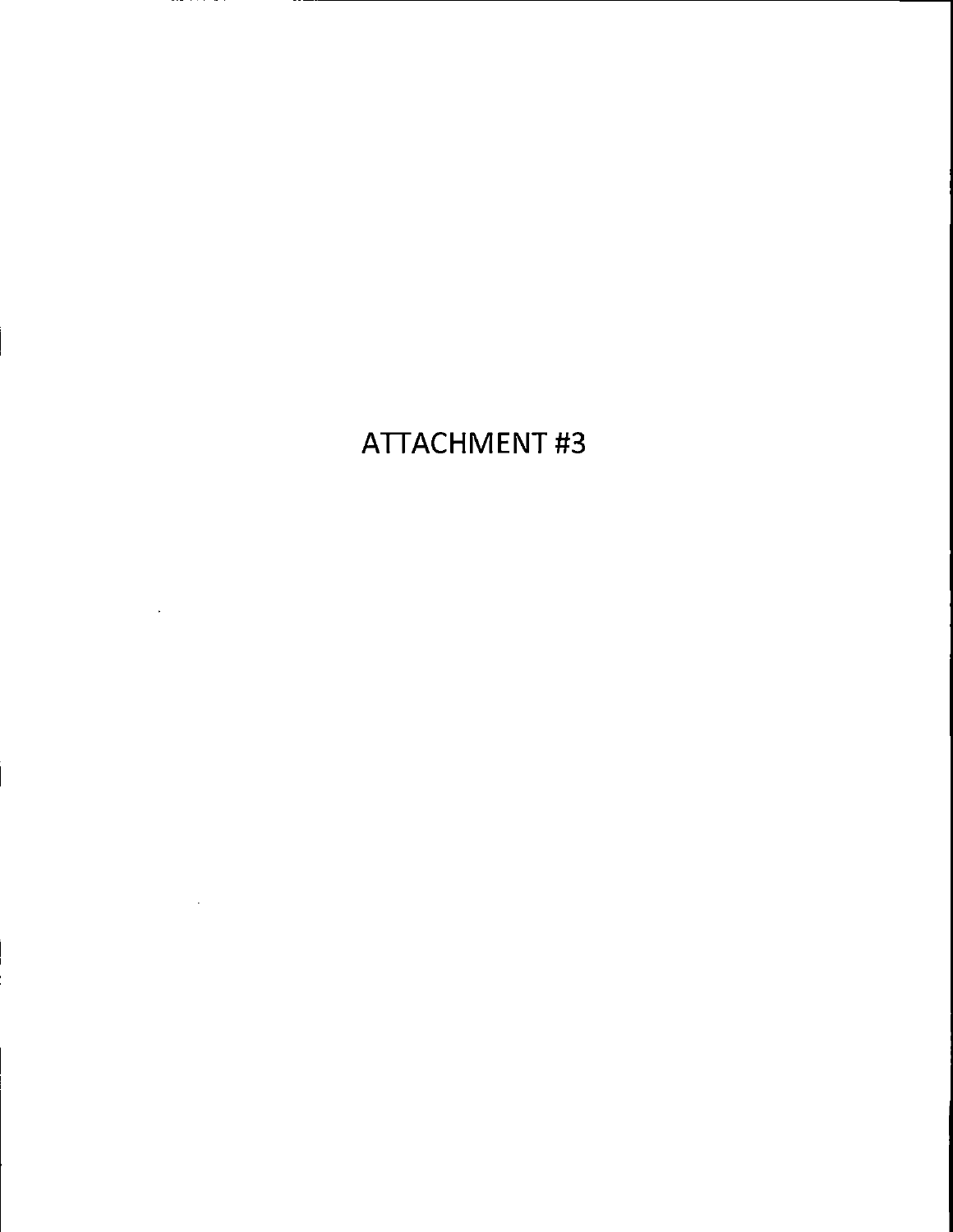Murray City FY 2020-2021 Proposed budget adjustments

Part of 4% adjustment

| Travel & Training |      |                                           |       | Original |               |           |           |
|-------------------|------|-------------------------------------------|-------|----------|---------------|-----------|-----------|
|                   |      |                                           |       | Proposed | Necessary     | Reduction | GF effect |
| 10                | 0101 | Council                                   | 42125 | 33,000   | 11,200        | 21,800    | 13,080    |
| 10                | 0201 | Court                                     | 42125 | 11,000   | 11,000        |           |           |
| 10                | 0301 | Mayor                                     | 42125 | 5,000    | 5,000         |           |           |
| 10                | 0401 | Finance                                   | 42125 | 10,000   | 5,000         | 5,000     | 2,500     |
| 10                | 0403 | Treasury                                  | 42125 | 2,500    | 1,500         | 1,000     | 50        |
| 10                | 0501 | HR                                        | 42125 | 12,000   | 4,000         | 8,000     | 4,800     |
| 10                | 0601 | Attorney                                  | 42125 | 7,600    | 7,600         |           |           |
| 10                | 0602 | Procecutor                                | 42125 | 5,092    | 5,000         | 92        | 37        |
| 10                | 0701 | Police                                    | 42125 | 30,000   | 23,000        | 7,000     | 2,800     |
| 10                | 0801 | Fire admin                                | 42125 | 6,000    | 6,000         | $\bullet$ |           |
| 10                | 0802 | <b>Fire Supression</b>                    | 42125 | 23,000   | 18,000        | 5,000     | 5,000     |
| 10                | 0803 | Fire Ambulance                            | 42125 | 18,000   | 18,000        |           |           |
| 10                | 1001 | Streets                                   | 42125 | 12,000   | 12,000        |           |           |
| 10                | 1002 | Engineering                               | 42125 | 4,000    | 2,500         | 1,500     | 1,500     |
| 10                | 1101 | Parks                                     | 42125 | 8,000    | 4,000         | 4,000     | 4,000     |
| 10                | 1102 | Park Center                               | 42125 | 3,200    | -             | 3,200     | 3,200     |
| 10                | 1103 | Recreation                                | 42125 | 3,700    |               | 3,700     | 3,700     |
| 10                | 1104 | Arts                                      | 42125 | 500      | $\frac{1}{2}$ | 500       | 500       |
| 10                | 1106 | Sr Rec                                    | 42125 | 4,000    | ٠             | 4,000     | 4,000     |
| 10                | 1107 | Cemetery                                  | 42125 | 1,500    |               | 1,500     |           |
| 10                | 1301 | CED                                       | 42125 | 2,000    |               | 2,000     | 1,500     |
| 10                | 1302 | <b>Utility Billing</b>                    | 42125 | 1,000    | 1,000         |           | 1,000     |
| 10                | 1303 | Recorder                                  | 42125 | 10,000   | 4,000         | 6,000     |           |
| 10                | 1304 | IT                                        | 42125 | 9,000    | 9,000         |           | 3,600     |
| 10                | 1305 | GIS                                       | 42125 | 8,500    |               |           |           |
| 10                | 1306 | <b>Building</b>                           |       |          | 8,500         |           |           |
| 10                | 1307 |                                           | 42125 | 7,000    | 5,500         | 1,500     | 1,500     |
| 10                |      | Planning                                  | 42125 | 9,500    | 9,000         | 500       | 500       |
|                   | 1308 | Facilities                                | 42125 | 5,000    |               | 5,000     | 3,750     |
|                   |      |                                           |       | 252,092  | 170,800       | 81,292    | 57,017    |
|                   |      | Enterprise Funds & Internal Service Funds |       |          |               |           |           |
| 23                | 2301 |                                           | 42125 | 7,000    |               |           |           |
| 51                | 5101 |                                           | 42125 | 14,000   | 12,000        | 2,000     |           |
| 51                | 5103 |                                           | 42125 | 1,500    |               |           |           |
| 52                | 5202 |                                           | 42125 | 10,000   | 9,000         | 1,000     |           |
| 53                | 5301 |                                           | 42125 | 40,000   |               |           |           |
| 53                | 5302 |                                           | 42125 | 25,000   |               |           |           |
| 53                | 5303 |                                           | 42125 | 25,000   |               |           |           |
| 53                | 5304 |                                           | 42125 | 10,000   |               |           |           |
| 53                | 5305 |                                           | 42125 | 15,000   |               |           |           |
| 53                | 5307 |                                           | 42125 | 5,000    |               |           |           |
| 53                | 5308 |                                           | 42125 | 5,000    |               |           |           |
| 54                | 5401 |                                           | 42125 | 2,000    | 500           | 1,500     |           |
| 54                | 5402 |                                           | 42125 | 3,200    | 2,400         | 800       |           |
| 57                | 5702 |                                           | 42125 | 10,000   |               | 10,000    |           |
| 61                | 6101 |                                           | 42125 | 5,000    |               |           |           |
| 62                | 6201 |                                           | 42125 | 6,000    |               |           |           |